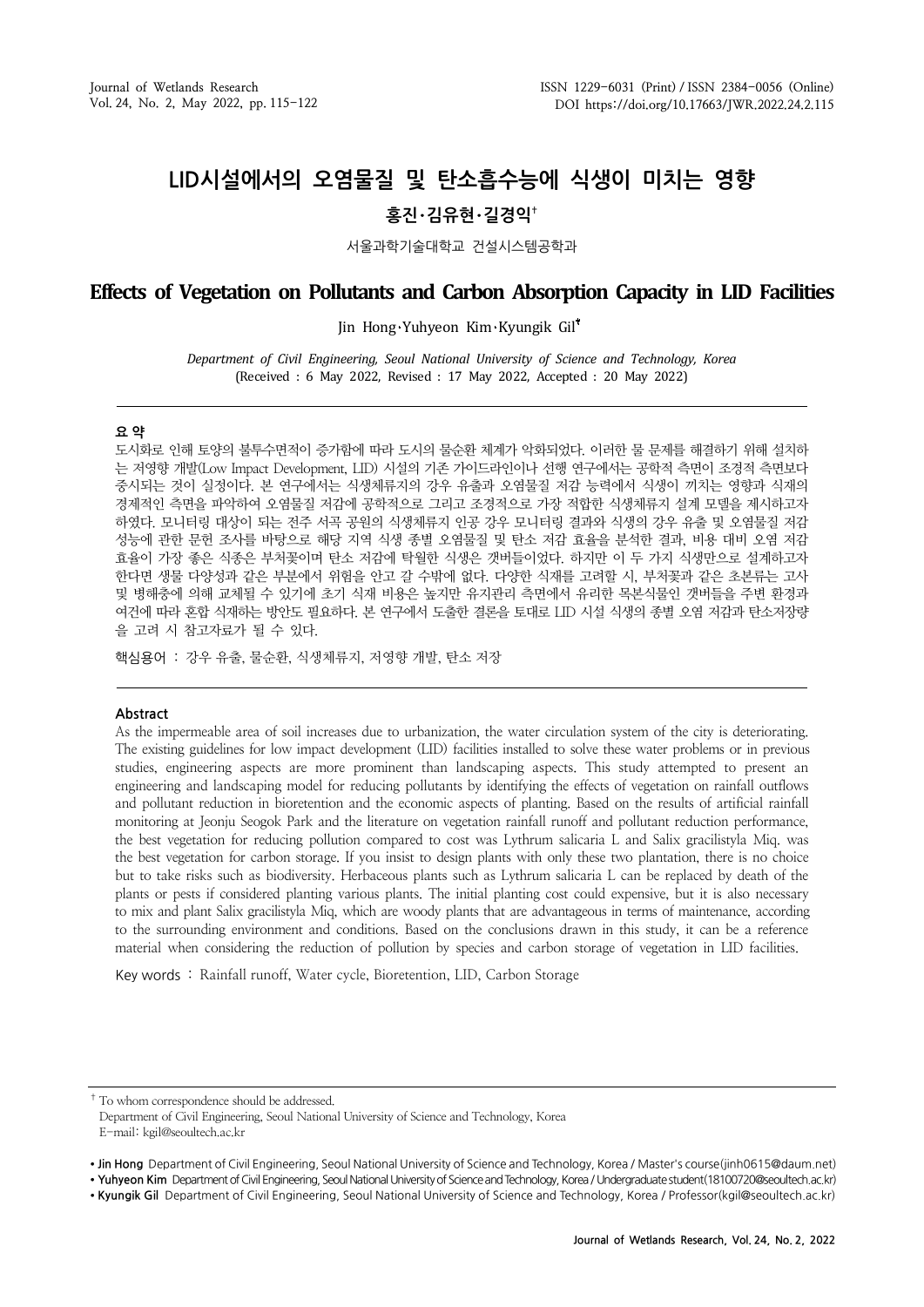# **1. 서 론**

도시화와 산업화의 영향으로 각종 주거지와 건축물을 세우 는 등 환경을 개발하면서 도시의 자연환경은 크게 변화하였고 도심을 흐르는 하천의 새로운 유출 양상을 불러일으키는 원인 이 되었다(Moon et al., 2006). 임야와 수계를 제외한 국토의 22.4%가 빗물이 스며들지 못하는 불투수면적인 것으로 조사 되었다(Choi and Cho., 2013). 불투수 면적의 증가로 인해 우 수가 토양에 침투하지 못함으로 발생하는 문제점들은 비점오 염물질 증가에 따른 수질오염, 도심 침수 발생빈도 증가, 갈수 기 심화 등이 있으며 이로 인해 물순환 체계가 악화되고 있다 (Carle et al., 2005; Roy et al., 2003; Wang et al.,2001).

이와 더불어 기후변화로 인해 강수량과 강수강도는 증가하는 반면 강수 시간은 감소하는 양상을 띠고 있다. 국립기상과학원 기후변화 보고서와 기상청 관측자료에 따르면 우리나라의 연 강 수량과 강수강도는 지난 10년간 각각 16.3mm, 0.18mm/일 증 가하였으며, 아열대 지방의 '스콜(Rain Squall)'과 같은 국지성 호우의 발생 빈도 1970년대 대비 1.6배가 늘어났다고 한다. 이러 한 기후의 변화로 인해 도심 내의 오염물질이 축적되는 기간이 길어지고 강우량이 단기간 집중되어 하천 유입 오염부하의 증가 또한 대두되고 있다. 특히 도시 지역에서 발생한 강우 유출수는 도로와 같은 불투수면적의 초기세척효과로 인해 고농도의 입자 상 물질, 유기물질과 중금속 등이 함유된 강우 유출수는 인근 수계로 유입되어 수질오염을 일으킬 수 있다(Kim er al., 2006; Lee et al, 2008). 이러한 도시 물 환경 문제를 해결하기 위해 저영향 개발(Low Impact Development, LID)시설을 설치하여 기반 시설이 자연의 물순환에 미치는 영향을 최소화하며, 도시 불투수면적으로 인한 비점오염 발생을 완화할 수 있다. 저영향 개발 시설(LID)의 최신 연구 동향은 미국환경보호청(United States Environmental Protection Agency, EPA)에서 개발한 SWMM 모델링 프로그램을 활용한 LID 시설의 강우 유출 저감 성능과 오염물질 저감 성능 예측 연구나 LID 시설 내 식생 종류 별 영양염류 함량 변화로 식생의 오염 저감 성능 분석 연구 등 다양한 연구가 진행되고 있다(Lee and Gil., 2021; Lee et al.,2021). 이 중 주거단지와 공원, 도로 옆 화단 등 다양한 곳에 설치할 수 있으며 범용성이 높은 식생체류지는 선행 연구에서 다양한 강우강도에서 평균 유출 저감률을 약 85%, 오염물질 지 표인 TSS 제거율은 95% 이상을 보일 정도로 유출과 오염 저감 에 효과적이다(Lee and Gil., 2020).

LID 시설은 다양한 물리화학적 및 생물학적 기작으로 오염 물질을 저감하지만 유입되는 오염물질의 다양성, 해당 지역에 적용가능한 토착식물군 문제와 여재의 다양성 등으로 인하여 비용 효율적 LID 기술의 설계는 쉽지 않다. 특히 식생은 함수 량 변동이 심하며, 오염물질의 유입량이 많고 그 농도가 짙은 LID 시설의 특성을 고려하여 식재할 수 있는 식물 종을 엄선 하여야 하므로 충분한 연구를 수행하여 데이터를 쌓은 후 설 계요소에 도입하여야 한다(Hong and Kim., 2016).

그러나 기존 저영향 개발(LID) 시설의 가이드라인이나 선행 연구에서는 식재 권장 수목의 분류나 LID 시설 내 식재된 식

생의 오염물질 저감 성능 분석 연구가 있을 뿐 식생 종별 오염 물질 저감 효율이나 지역 특성을 고려한 식재 권장 사항은 찾 아보기 어렵다. 따라서 본 연구에서는 모니터링 대상지 내 식 생체류지의 오염물질 저감 능력에서 식생이 끼치는 영향과 식 재의 비용적 측면을 파악하여 식생체류지 설계 시 오염물질 저감에 공학적으로 가장 적합 모델을 제안하고자 한다.

# **2. 연구방법**

### **2.1 식생체류지 설계 면적 및 용량**

전주시 서곡동 내에는 총 4개소의 식생체류지가 설치되어 있으며 위치한 지점에 따라 시설의 용량과 면적을 달리 설계 하였다. 식생체류지를 설치함으로써 토양에 의한 여과, 식생에 의한 흡착 등에 따라 강우유출량 저감과 오염물질 저감과 같 은 다양한 효과가 예측된다. 이 LID시설이 위치한 곳은 대부분 공원 또는 경관녹지가 있는 공간으로 식재할 식생과 도심 내의 녹지 공간 확보를 꾀하는 동시에 생태계 형성이 가능하도록 경관을 조성하였다. Fig. 1은 모니터링 대상 식생체류지의 항공



**Fig. 1.** Sky View of Monitored Area.



**Fig. 2.** Plantation arrangement in Jeonju Bioretention.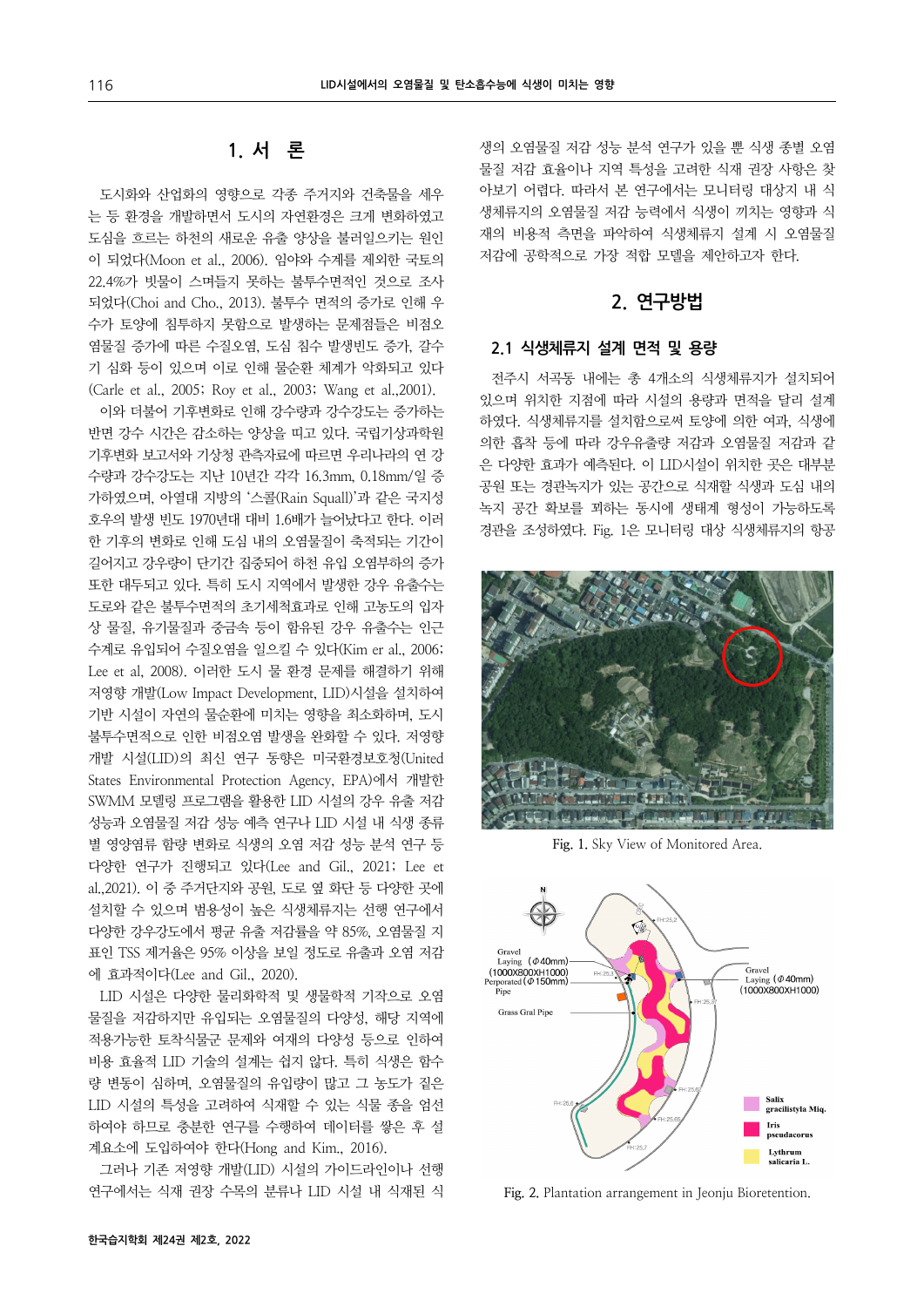사진으로 전주 서곡지구 경관녹지 지역에 위치한 LID 시설로 써 인근 공원과 이어져 있다. 해당 식생체류지의 설계 집수면 적은 약 1,950m<sup>2</sup>이며 대상지의 주요 유입 오염물질은 공원 내 인도와 불투수면적에 축적된 부유물질과 유기물질, 영양염류, 중금속 및 오일류 등이 있다. 식생체류지의 구조는 식생토층과 자갈층 순서대로 적층되어 있으며 자갈층 구간에 유공관이 설 치되어 있다. Fig. 2는 전주 식생체류지 내 식재 설계도로 보 다 자세한 시설 구조와 시설 내 식생들의 분포도를 알 수 있 다. 그림에서 알 수 있듯 해당 식생체류지의 주요 식생은 갯버 들(Salix gracilistyla Miq.), 노랑꽃창포(Iris pseudacorus), 부 처꽃(Lythrum. salicaria L.)가 있으며, 기타 식생으로는 옥잠 화, 물레나물, 노루오줌 등의 식생들이 식재되어 있다.

### **2.2 식생체류지 모니터링 방법**

식생체류지를 대상으로 하는 모니터링은 총 12회 진행되었 으며, 강우는 인공 강우를 사용하여 모니터링을 진행하였다. 시료 채취 개수는 유입·유출수를 전부 취수할 수 있었던 1~3, 9회차 모니터링을 제외하고 각각 12개의 시료를 채취하였으며 1회차 모니터링은 24회, 2회차 모니터링은 31회, 3회차 모니 터링은 36회, 9회차 모니터링은 유입과 유출 각각 12번 취수

**Table 1.** Rainfall characteristics of Bio Retention-1

하여 총 24개의 시료를 채취하였다. 설계상 식생체류지의 총 집수면적은 1,950m2 로 설계되었으나, 집수면적 대부분이 투수 블록이 배치되어 있었다. 해당 면적에 내린 강우는 바로 침투 및 침하가 일어나 우수의 초기세척효과로 인한 오염 유입이 이루어지기 어려워 실 강우로는 식생체류지의 오염 저감을 측 정하는 데 한계가 있었다. 따라서 강우 모니터링 시 물에 준설 토를 혼합한 인공 강우를 사용하여 유입 오염을 가하였으며 결과 계산 시 집수면적은 실질 식생체류지만의 시설면적인 106m2 로 설정하였다. 식생체류지의 시설 특성상 유입관이 있 지 않기 때문에 유입수 모니터링은 불가하였으며, 유입 부하량 과 유입 EMC 등 원래라면 초기세척효과로 인해 발생해야 할 유입 오염은 인공 강우의 유입량과 오염물 농도로 계산하였다.

### **3. 연구결과 및 고찰**

### **3.1 식생체류지 모니터링 결과**

전주시에 설계한 식생 체류지의 총 12회 모니터링 결과와 물수지 분석 결과를 Table 1와 2에 기재하였다. 12회 모니터 링 동안 강우량은 3.7~87.1mm, 강우강도는 4.1~32.9mm/hr

| Event          | Antecedent dry days<br>(day) | Accumulated rainfall<br>(mm) | Rainfall duration<br>(hr) | Rainfall intensity<br>(mm/hr) | Times to peak flow<br>(hr) |
|----------------|------------------------------|------------------------------|---------------------------|-------------------------------|----------------------------|
|                | 6                            | 87.1                         | 2.65                      | 32.9                          |                            |
| $\overline{2}$ |                              | 42.5                         | 3.98                      | 10.7                          | 3.5                        |
| 3              | $\mathcal{L}$                | 63.8                         | 4.22                      | 15.1                          | 3.1                        |
| 4              |                              | 3.7                          |                           | 4.1                           |                            |
| 5              |                              | 5.6                          |                           | 6.1                           |                            |
| 6              |                              | 12.5                         |                           | 13.6                          |                            |
| $\mathcal{L}$  |                              | 20.9                         |                           | 22.8                          |                            |
| 8              |                              | 28                           | $\overline{\phantom{0}}$  | 30.6                          |                            |
| 9              | $\Omega$                     | 14.7                         | 1.34                      | 11                            | 0.6                        |
| 10             | 9                            | 60.8                         | 6.1                       | 10                            | 5.7                        |
| 11             | 15                           | 70                           | 5.8                       | 12                            | 5.4                        |
| 12             | 3                            | 42.5                         | 11                        | 3.86                          | 6                          |

**Table 2.** Rainfall characteristics of Bio Retention-2

| Event         | Runoff duration time<br>(hr) | Influent volume<br>$(m^3)$ | Storage capacity<br>$(m^3)$ | Effluent volume<br>$(m^3)$ | Effluent reduction efficiency<br>$(\%)$ |
|---------------|------------------------------|----------------------------|-----------------------------|----------------------------|-----------------------------------------|
|               | 1.1                          | 19.1                       | 16                          | 3.1                        | 83.6                                    |
| 2             | 1.8                          | 9.3                        | 8.2                         | 1.1                        | 88.3                                    |
| 3             | 2                            | 14                         | 11.8                        | 2.2                        | 84.1                                    |
| 4             |                              | 0.4                        | 0.4                         | $\Omega$                   | 100                                     |
| 5             |                              | 0.6                        | 0.6                         | $\Omega$                   | 100                                     |
| 6             |                              | 1.3                        | 1.3                         | $\Omega$                   | 100                                     |
| $\mathcal{I}$ |                              | 2.2                        | 2.2                         | $\Omega$                   | 100                                     |
| 8             |                              | 2.97                       | 2.27                        | 0.7                        | 76.4                                    |
| 9             | 0.3                          | 3.23                       | 0.81                        | 2.42                       | 21                                      |
| 10            | 5.7                          | 6.45                       | 5.96                        | 0.49                       | 92.4                                    |
| 11            | 4.7                          | 7.42                       | 6.95                        | 0.47                       | 93.7                                    |
| 12            | 6                            | 4.51                       | 2.87                        | 1.64                       | 63.6                                    |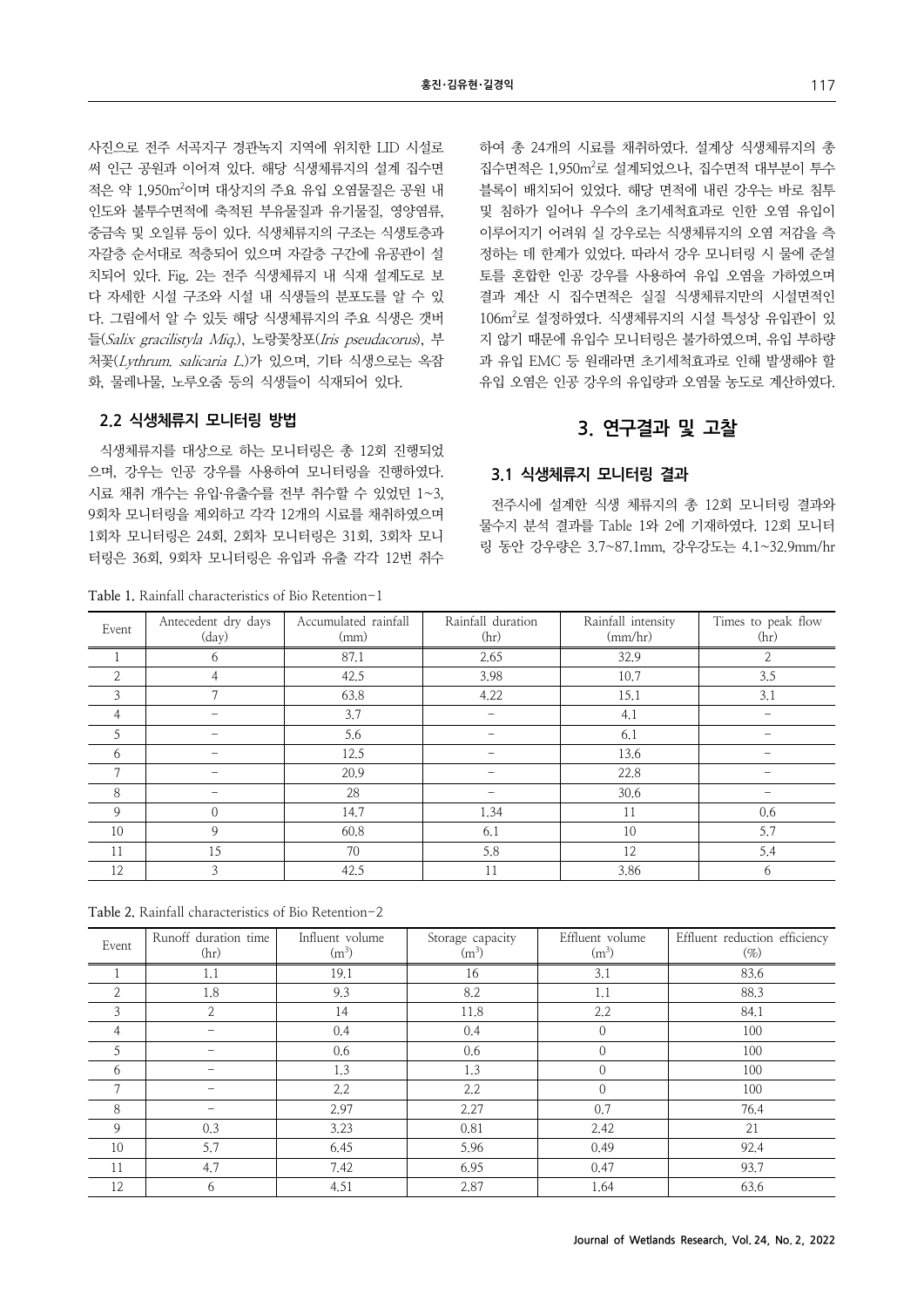까지 넓은 범위에 분포했다. 전주시에 설치한 식생 체류지의 설계 강우량은 30mm이며 모니터링 강우량의 평균값은 35.8mm로 설계 강우량에 비해 1.2배가량 큰 값을 보였다. 선 행 건기 일수는 0~18일 사이로 형성되어 있다. 첨두 유출량 발생 시간은 최소 0.8 hr 최대 6.0 hr, 유출 지연 시간은 최소 0.3 hr 최대 6.0 hr 사이를 보였다. 첨두 유출 저감률은 59.20~71.50%로 넓은 범위에 걸쳐 분포하였고 선행 건기 일 수가 0일인 9번 모니터링 값이 가장 낮은 –59.20%를 보였 다. 우수 유출 저감률은 21 ~ 93.7% 사이에 분포했고, 평균 은 83.60%, 중간값은 88.30%이다. 12번의 모니터링 중 강우 량이 40mm 이상인 강우 사상에서는 거의 80% 이상의 강우 유출 저감률을 보였다. 또한 강우강도가 10mm 이상이었던 강 우 사상에서는 9회차를 제외한 모든 모니터링 회차에서 강우 유출 저감률 70% 이상을 보였다. 선행 건기 일수가 길수록 첨 두 유출량 발생 시간과 유출 지연 시간이 길어졌으며, 우수 유 출 저감률 또한 높아지는 것을 확인했다. 9회차 모니터링은 선 행 건기 일수가 0일로, 연달아 발생한 강우 사상으로 인해 식 생 체류지가 이미 우수로 포화하여 첨두 유출량 발생 시간과 유출 지연 시간 모두 가장 짧았으며 첨두 유출 저감률과 우수 유출 저감률 또한 낮았던 것으로 파악된다. 또한 12회차 모니 터링의 경우 이전 모니터링에 비해 유출 저감률이 감소한 것 을 확인할 수 있었는데 이는 모니터링 기간 중 식생체류지 상 부의 식재 교체 공사 이후 토양 조건의 변화에 의한 것이라 판단된다.

Table 3에서는 식생체류지 모니터링에서 이벤트별 유입·

**Table 3.** Concentration of inflow and outflow pollutant of monitoring

유출 오염 농도를 정리하였다. 본 모니터링 결과를 통해서 유입 오염 부하가 일정 수준 있어야 오염 저감 효율이 향상 하는 경향을 보이는 것을 알 수 있다.

### **3.2 식생체류지 오염제거 성능에 미치는 식생효과**

갯버들, 노랑꽃창포 그리고 부처꽃을 대상으로 한 선행 논문 들에 따르면 실험에 사용한 식생들마다 각기 다른 일정한 제 거율을 나타내고 있다. 식생들의 TN과 TP의 제거율을 확인하 고자 다른 농도의 용액들로 관수를 하였고 용액들의 농도가 높을수록 제거율이 더욱 높게 나타났다. Fig. 3과 4는 식생 체류지의 오염물질 저감 정도와 강우강도의 모니터링 결과를 그래프로 정리한 것이다.



**Fig. 3.** Comparison between inffluent and effluent TN.

| Event          | Influent /effluent | Rainfall (mm) | Rainfall intensity (mm/hr) | $TN$ (mg/L) | TP (mg/L)   |
|----------------|--------------------|---------------|----------------------------|-------------|-------------|
| $\mathbf{1}$   | Influent           | 87.1          | 32.9                       | 3.21        | 0.347       |
|                | Effluent           |               |                            | 2.75        | 0.14        |
| $\mathbf{2}$   | Influent           | 42.5          | 10.7                       | 6.58        | 0.712       |
|                | Effluent           |               |                            | 2.36        | 0.07        |
| 3              | Influent           | 63.8          | 15.1                       | 4.38        | 0.474       |
|                | Effluent           |               |                            | 1.96        | 0.15        |
| $\overline{4}$ | Influent           | 1.8           | 2.0                        | 2.39        | 0.059       |
|                | Effluent           |               |                            | Not occured | Not occured |
| 5              | Influent           | 2.7           | $3.0\,$                    | 2.38        | 0.064       |
|                | Effluent           |               |                            | Not occured | Not occured |
| 6              | Influent           | 6             | 6.6                        | 2.36        | 0.058       |
|                | Effluent           |               |                            | Not occured | Not occured |
| $\tau$         | Influent           | 10.1          | 11.0                       | 2.36        | 0.057       |
|                | Effluent           |               |                            | Not occured | Not occured |
| 8              | Influent           | 13.6          | 14.8                       | 2.54        | 0.055       |
|                | Effluent           |               |                            | Not occured | Not occured |
| 9              | Influent           | 14.7          | 11.0                       | 2.57        | 0.051       |
|                | Effluent           |               |                            | 2.4         | 0.1         |
| 10             | Influent           | 60.8          | 10.0                       | 3.34        | 0.6         |
|                | Effluent           |               |                            | 2.69        | 0.18        |
| 11             | Influent           | $70\,$        | 12.0                       | 2.9         | 0.52        |
|                | Effluent           |               |                            | 2.32        | 0.03        |
|                | Influent           |               | 3.85                       | 4.78        | 0.860       |
| 12             | Effluent           | 42.5          |                            | 3.64        | 0.140       |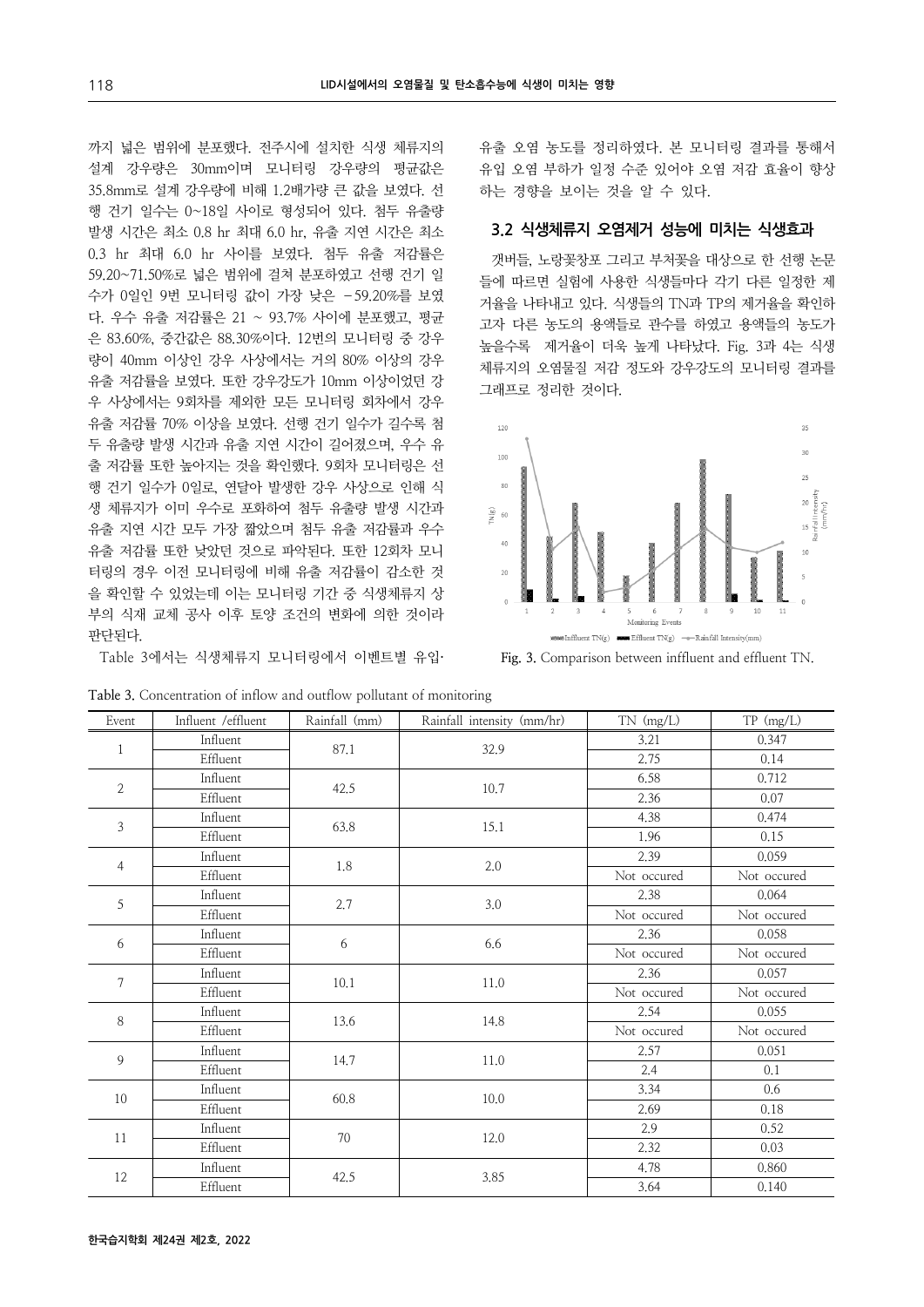

**Fig. 4.** Comparison between inffluent and effluent TP.

식생의 오염 제거 효과는 선행 연구의 실험 진행 시간이 식 생 별로 각각 달랐으므로 단위를 통일하여 %/h로 기재하였다. 식생체류지 오염제거 성능에 미치는 식생별 효과는 다음 3.2.1 과 3.2.2, 3.2.3절에 정리하였다.

#### 3.2.1 갯버들(Salix gracilistyla M.)

Seo 외 연구진들이 진행한 연구에서 갯버들의 오염물 제거 율을 확인하고자 유입량을 달리 관수하여 각 유입량에서 제거 되는 암모니아성 질소, 질산성 질소 그리고 인산염의 농도를 확인하고자 하였다. Table 4는 선행 연구에서 갯버들의 오염 물 제거율을 정리한 표이다. 입수 내 NH4-N 농도는 최소 0.31에서 최대 23.37mg/L의 농도로 실험하였다. 이 중에서 유입수 농도가 가장 높았던 23.37mg/L에서 제거율이 15.527%/h로 가장 높았다. 갯버들의 NO3-N 제거율을 측정 하기 위한 유입수 내의 NO3-N의 농도가 최소 1.442 최대

| Table 4. $NH_4-N$ , $NO_3-N$ , $PO_4-P$ , TN removal rate related to |  |
|----------------------------------------------------------------------|--|
| inflow concentration in <i>Salix gracilistyla M</i> .                |  |

|           | Inflow Concentration | Removal Rate |  |
|-----------|----------------------|--------------|--|
|           | (mg/L)               | $(\%/h)$     |  |
|           | 0.31                 | 0.346        |  |
|           | 0.95                 | 0.457        |  |
| $NH_4-N$  | 2.81                 | 1.395        |  |
|           | 7.74                 | 3.576        |  |
|           | 23.37                | 15,527       |  |
|           | 1.442                | 0.179        |  |
|           | 4.28                 | 0.153        |  |
| $NO3-N$   | 12,659               | 9.89         |  |
|           | 34,234               | 25,161       |  |
|           | 110,425              | 77,721       |  |
|           | 0.332                | 0.179        |  |
|           | 1.127                | 0.153        |  |
| $PO4-P$   | 3.695                | 1.211        |  |
|           | 8.758                | 3.349        |  |
|           | 26.818               | 10.305       |  |
|           | 1,752                | 0.525        |  |
|           | 5.23                 | 0.61         |  |
| <b>TN</b> | 15,469               | 11,285       |  |
|           | 41.974               | 28.737       |  |
|           | 133,795              | 93,248       |  |

110.425mg/L 농도의 각기 다른 용액을 이용하여 실험하였다. 이 중 NO3-N의 가장 높은 제거율은 유입수 내의 농도가 110.425mg/L일 때, 77.721%/h 경우였다. PO4-P가 함유된 용액을 갯버들로 관수, 유입 농도의 최소 0.332g/L에서 최대 26.818mg/L로 유입수의 농도가 높을수록 제거율은 10.305%/h로 높은 제거율을 보여줬다. 이를 바탕으로 NH4-N와 NO3-N의 농도와 제거율을 계산하여 유입 농도와 갯버들이 가진 TN 제거율을 산정하였다. TN에 대한 제거율 또한 유입수의 농도가 높을수록 제거율이 높았음을 알 수 있다 (Seo et al, 2005).

### 3.2.2 노랑꽃창포(Iris pseudacorus L.)

Seo 외 연구진과 Yang은 노랑꽃창포의 오염 저감 성능을 확인하기 위해 농도가 다른 시료로 실험을 진행하였다. Table 5는 선행 연구 결과 중 노랑꽃창포의 오염물질 평균 제거율을 정리한 표이다. 노랑꽃창포의 TN 저감 성능은 계절의 영향이 컸으며, 여름에 가장 높은 제거율을 보였다. 노랑꽃창포의 평 균 TN 제거율은 12.83%/h로 나타났다. 노랑꽃창포의 TP 저 감 실험은 유입수의 농도를 각각 다르게 하여 오염 저감 성능 을 확인하였다. TP 제거율은 유입 오염물질 농도별로 다르지 만, 평균 16.27%/h의 TP 제거율을 보여주었다(Seo et al,. 2004,; Yang, 2011).

**Table 5.** Average removal rate of TN and TP in Iris pseudacorus L.

| TΝ                      |                                     | ТP                      |                                          |  |
|-------------------------|-------------------------------------|-------------------------|------------------------------------------|--|
| Concentration<br>(mg/L) | Removal<br>efficiency<br>$(\% / h)$ | Concentration<br>(mg/L) | Removal<br>efficiency<br>$(\%/\text{h})$ |  |
| 112                     | 12.83                               | $0.41 \sim 1.74$        | 16 27                                    |  |

### 3.2.3 부처꽃(L. salicaria)

Kulun 외 연구진들은 부처꽃의 제거효율을 측정하기 위해,  $NO_3$ ,  $NH_4$ <sup>+</sup> 그리고 H<sub>2</sub>PO<sub>4</sub>-의 용액에서 용액별 농도에 차이 를 두고 반응조에서 실험하였다. 연구에 사용한 유입수는 임의 로 농도를 조정한 합성 폐수이며, Table 6은 선행 연구 결과의 부처꽃 오염물질 평균 제거율을 정리한 표이다. NO<sub>3</sub>-의 실험 용액에서 NO<sub>3</sub> 농도가 올라감에 따라 제거율도 함께 증가하 였으나 미흡한 정도에서 그쳤다. NH4 + 용액의 경우, 오염물 제거율은 NO3와 크게 차이가 나지 않으나 제거된 양으로 따 졌을 경우 13.3mg의 차이를 볼 수 있었다. PO4의 제거율 실 험 결괏값 21.18%/h이라는 제거율을 보임으로 NO<sub>3</sub>, NH<sub>4</sub>+ 보다 많은 제거율을 보이는 것처럼 보이나 처리 전의 오염량 이 미비하기에 많은 오염물을 제거했다고 볼 수 없음을 알 수 있었다(Kulun et al, 2021).

Fig. 5는 3.2.1, 3.2.2, 3.2.3절에서 구한 각각 식생의 오염물 질 저감 효율을 정리한 그래프이다. 이를 통해 시간당 TN 저 감 효율은 세 식종 모두 비등하나 TP 저감 효율에 있어서는 부처꽃(Lythrum salicaria L.)의 오염 저감 효율이 가장 뛰어 나다고 볼 수 있었다.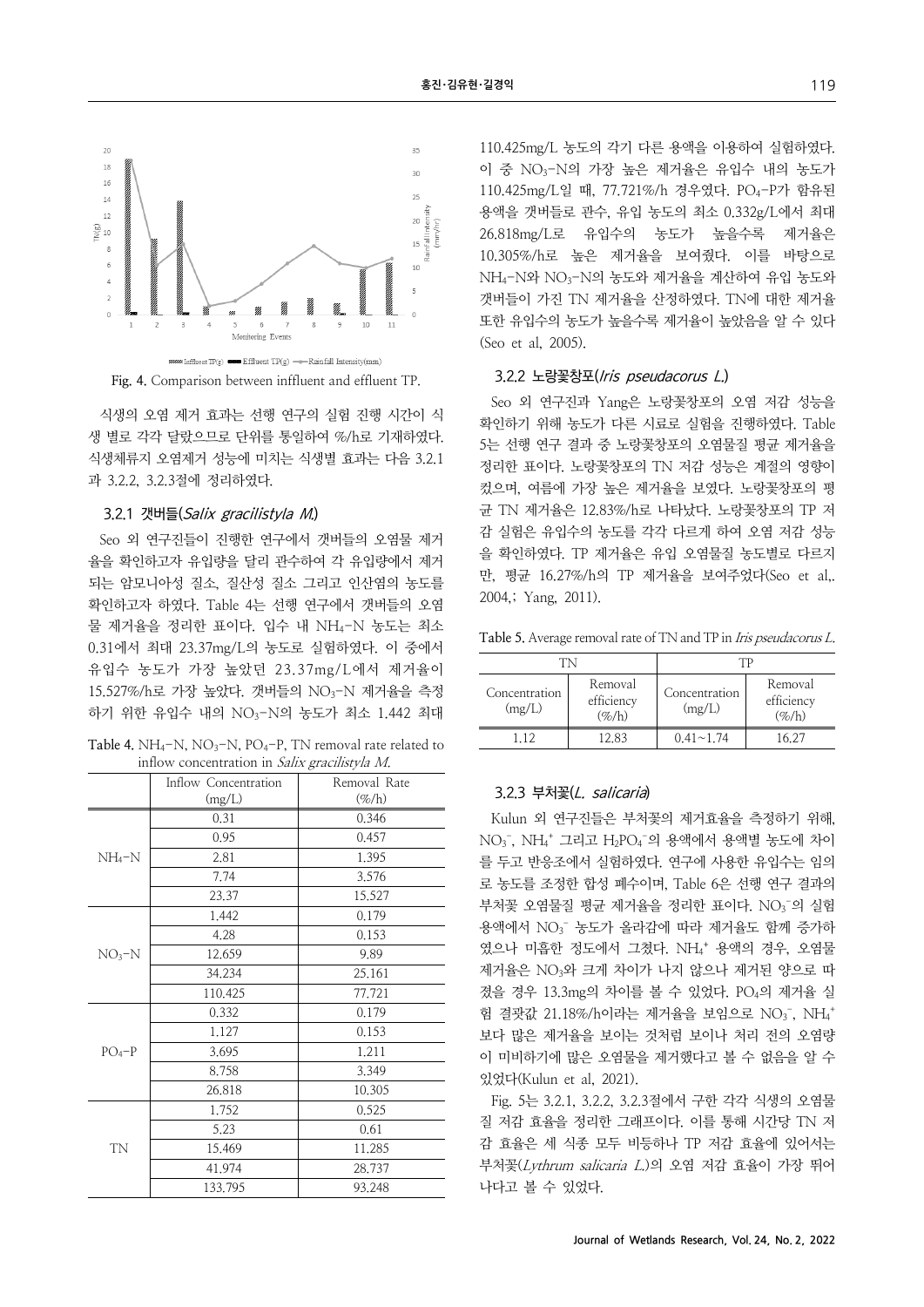|                 | Before | After<br>Removal   Removal | Amount of Removal   Removal Rate<br>(mg) | $(\% / h)$ |
|-----------------|--------|----------------------------|------------------------------------------|------------|
| $NH4+$          | 1000   | 423.3                      | 576.7                                    | 14.42      |
| NO <sub>3</sub> | 1000   | 410                        | 590                                      | 14.75      |
| $PO_4$          | 0.1    | 0.0153                     | 0.0847                                   | 21.18      |





### **3.3 식재비용에 따른 식생효과**

Fig. 6은 선행 연구에서 각 식생들의 TN, TP 제거율과 식생 들을 1m<sup>2</sup>를 식재 시 필요한 비용들을 산정하여 만들어낸 그래 프로 오염물을 가장 경제적으로 제거할 수 있는 식생을 찾고자



Fig. 6. Planting cost by vegetation type.

하였다. 식재 시 요구되는 비용을 산정하기 위해 식생의 비용에 포함된 노무비는 2020년도 조달청에서 참고하였고 식재비의 경 우 일부 식생의 가격은 조달청과 한 식생 사이트에서 참고하였 다. 갯버들의 TN, TP 제거율은 34.36%/h와 21.41%/h였으며 노랑꽃창포는 30.72%/h와 34.14%/h, 부처꽃은 34.91%/h와 44.45%/h였다. 1m\*1m의 면적을 한 식생으로만 조성한다고 가 정하였을 때 필요한 비용은 갯버들의 경우 200,136원, 노랑꽃창 포는 71,496원이 소요되었으며, 부처꽃을 식재할 경우 1m<sup>2</sup>를 조성하기 위해 42,936원이 소요되었다. Fig. 6을 통해 가격 대비 효율이 가장 좋은 식생은 부처꽃임을 알 수 있었다(조달청,2020) (라펜트, 2018조경내역서) (xplant, 2022).

식생체류지의 TN, TP 제거 효율을 보다 명확하게 파악하기 위해서 선행 건기 일수와 인공강우의 유입량이 적어 유출이 되지 않았던 데이터를 제외하고 가장 유출저감률이 높은 Event 11번 데이터를 대표로 선정하였다. 해당 데이터의 유출 지연시간인 4.7 hr과 문헌 조사 결과를 토대로 식생에 의한 오 염물질 저감 시 기여도를 분석한 결과, 식생 별 TN과 TP 저 감 시 기여도는 Fig. 7과 같았다. TN의 경우에는 부처꽃이 가 장 높은 48.0%로 기여도를 보였으며 TP는 부처꽃과 노랑꽃창 포가 37.4%와 35.3%로 비슷한 기여도를 보였다. Fig. 6에서 나타낸 식생체류지에서의 각 식생이 미치는 영향을 바탕으로 적용할 경우, 가장 제거율이 좋은 식생은 부처꽃으로 가장 경 제적일뿐만 아니라 오염물 제거하는 측면에서 고려해도 가장 효율이 높다고 판단된다. Fig. 7에서 가장 눈에 띄는 차이점은 갯버들과 부처꽃이 있다. TP의 조성비율은 제거율이 낮은 점 과 비례하여 4개의 항목 중 가장 낮은 부분을 차지한다. 노랑 꽃창포의 경우 식생별 TN과 TP 제거율 중에서 중간값을 지니 고 있기에 조성 시에 기여도에 변화가 적은 편이다.

식생체류지의 표토는 30cm가량으로 아래는 자갈층과 유공 관으로 이루어져 있다. Lee 외 연구진은 논 토양의 심도별 영 양물질을 분석하여 토양의 영양물질 흡착 성능을 실험하였다. TN은 표토 20cm를 기준으로 약 14.62%의 저감 효율을 보이 며, TP는 표토 20cm를 기준으로 약 25.74%의 저감 효율을 보였다. 해당 연구의 결과는 어느 정도 저류 효과를 지닌 논 토양의 영양염류 저류 효율을 보이는 것으로 표토 아래에는 자갈을 배치하여 배수가 잘되도록 설계된 식생체류지와는 투 수계수의 큰 차이가 있다. 또한 이 결과는 식생을 포함한 결과 이므로 실제 토양에 의한 영양염류 흡착 정도는 이보다 낮을



Fig. 7. Estimated planting ratio in modeling Bioretention via TN and TP removal efficiency.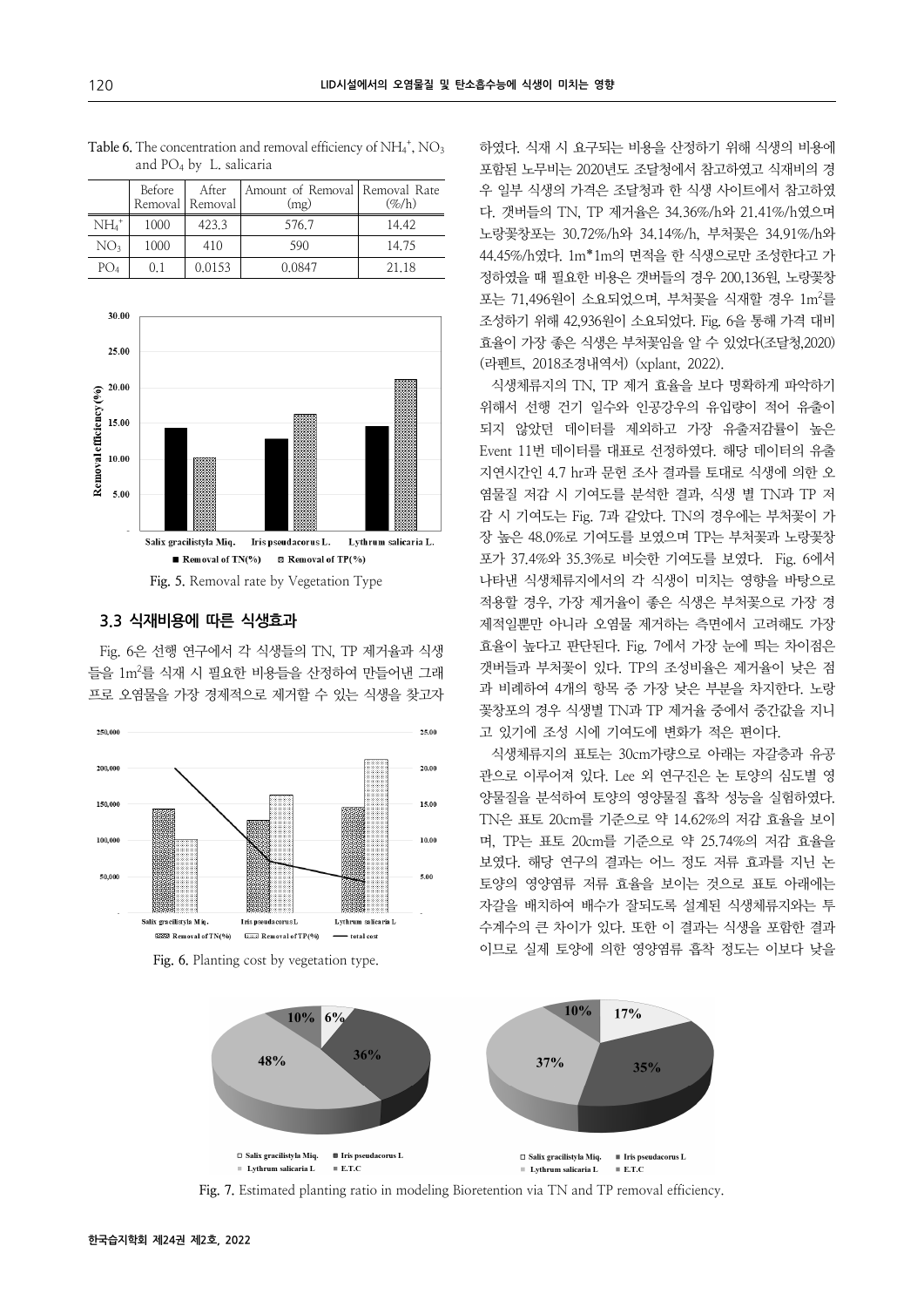것으로 추정된다. 따라서 식생체류지의 오염물질 제거 기작 중 토양에 의한 제거 기작은 그 영향이 작을 것으로 가정하였다 (Lee et al, 2008).

### **3.4 설치비용 및 탄소중립을 통한 이익**

통상적으로 물순환 체계를 개선하기 위해 식생을 식재하지 만 식생을 통해 얻을 수 있는 환경적 이익은 이뿐만이 아니다. 농촌진흥청에서 진행한 연구 결과에 따르면 나무 1그루의 연 간 이산화탄소(CO2)흡수량은 나무의 크기에 따라 약 5.9kg~14.1kg 정도로 알려졌지만, 지피식물은 초지를 통틀어 탄소저장량을 추정하고 있어 식물별 탄소 흡수량 정보는 부족 한 실정이다[국립산림과학원, 2019]. 모니터링한 식생체류지 에 위치한 세 가지 식생들을 식생별로 1m<sup>2</sup> 당 군식을 했을 경 우의 이산화탄소 흡수량으로 산정하였으며 이를 바탕으로 누 적 이산화탄소량과 누적된 이산화탄소의 가치 비용을 산정하 여 Fig. 8에 정리하였다. 이후 식생체류지에 사용되는 유지관 리 비용과 함께 상쇄되는 비용의 정도와 탄소 중립이 되는 시 점을 알아내고자 하였다. 식생체류지 내 식재된 식생들이 연간 저장하는 탄소의 양은 갯버들이 112.63kg/yr, 농촌진흥청의 연구에 따르면 노랑꽃창포와 부처꽃의 연간 탄소 저장량이 각 각 2.5kg/yr, 2kg/yr였다. 식생체류지의 초기설치비용은 약 1,736만 원으로 매년 유지비용으로 약 840만 원 가량이 사용 된다. 식생체류지의 설치 및 유지비용이 매년 200만 원씩 절 감한다면 식생체류지를 설치한 지 8년이 되는 해에 탄소 중립 시점이 나타나 그 지점을 넘는 순간 탄소 저장량으로 인한 이 익을 볼 수 있음을 확인할 수 있다.



**Fig. 8.** Reducing Cost of BioRetention and Carbon Dioxide Value Cost in Graph.

**4. 결 론**

물 순환 체계의 복구를 위해 전주시에 설치된 식생체류지 내 식생들과 관련된 선행 논문들을 연구하였다. 앞선 선행 연구를 통해 식생별 TN과 TP의 제거율을 1m<sup>2</sup>로 산정하여 세 식생 중 비용 대비 오염물 제거에 가장 효과적인 식생은 부처꽃임

을 알 수 있었다. 갯버들의 경우 식재 비용이 가장 높았지만 부처꽃보다 비용 대비 덜 효율적임을 알 수 있다.

서울시와 관련된 선행 논문에 명시된 관목의 탄소 저장량 및 흡수량 산정식을 이용하여 갯버들의 이산화탄소 저장량을 산 정하였고 노랑꽃창포와 부처꽃의 이산화탄소 저장량은 위에서 도 언급하였듯 농촌진흥청 보도자료에서 차용하였다. 세 가지 식생의 이산화탄소 저장량을 측정하여 각 식생이 어떤 비율로 식재되어 있을 때 가장 효율적인지 알고자 하였으며 각 식생 별 식생체류지에서 미치는 영향은 TN의 경우 부처꽃이 가장 높게 나왔으며 노랑꽃창포가 그다음이었다. TP 제거율에 영향 을 가장 많이 주는 식생으로는 부처꽃과 노랑꽃창포로 비슷한 제거율을 보였다. 이산화탄소 저장량은 갯버들, 노랑꽃창포 그 리고 부처꽃의 순서로 112.63kg/yr, 2.5kg/yr, 2kg/yr의 탄소 를 저장, 이를 통해 가치 비용으로 환산하여 식생체류지에 투 자된 식재 비용과 이후 들어갈 유지관리 비용에서 이후 발생 할 탄소 가치비용을 통한 탄소연한 시점을 알고자 하였다. 식 생체류지를 설계한 이후 8년 후의 시점에서 탄소중립이 발생 하면서 이후 탄소를 저장함으로 생기는 비용은 이익이라고 볼 수 있다.

LID 시설의 설치 목적 중 하나는 생물 다양성 증진이기에 오염물질 저감 효율과 비용만으로 적은 식생들로만 이루어진 식생체류지를 설계함은 생물 다양성을 고려하지 못한 방법이 다. 그러므로 오염물 저감 효율이 좋은 식생들로 식재하는 것 이 바람직하다.

위의 모니터링한 식생체류지를 통해 유출수의 농도가 높아 질수록 제거율 또한 높아짐을 확인할 수 있었으며, 따라서 대 상지에 식재한 식생들을 통한 오염물 제거를 꾀하고자 하였다. 식생체류지에 식재한 식생들의 제거율을 통해 1m<sup>2</sup>당 제거되 는 TN과 TP를 통해 더 경제적이고 효율적인 식생체류지를 제 안하고자 하였다.

## **References**

- Kim YS.(2008). Evaluation of the Water Purification Capacity in Iris pseudacorus and Acorus calamu. Journal of Horticultural Science and Technology. 26(2). pp. 172-176. [Korean Literature]
- Kim LH. Ko SO. Lee BS. and Kim SG. (2006). Estimation of Pollutant EMCs and Loadings in Highway Runoff. Journal of Korean Society of Civil Engineerings B, 26(2B). pp. 225-231. [Korean Literature]
- Moon YI. Yoon SK. Kim JS. and Ahn JH. (2006). A Study on the Change of Runoff Characteristics due to the Urbanization. Journal of Korea Water Resources Association. pp. 730-734. [Korean Literature]
- Seo BS. Choi SM. Park WJ. and Park CH. (2004). Growth Characteristics and Removal Effect of Nitrogen and Phosphoric Acid of Iris pseudoacorus at Waterway Soils of Mangyeong River. Journal of The Korea Society of Environmental Restoration Technology. 7(5). pp. 57-65.